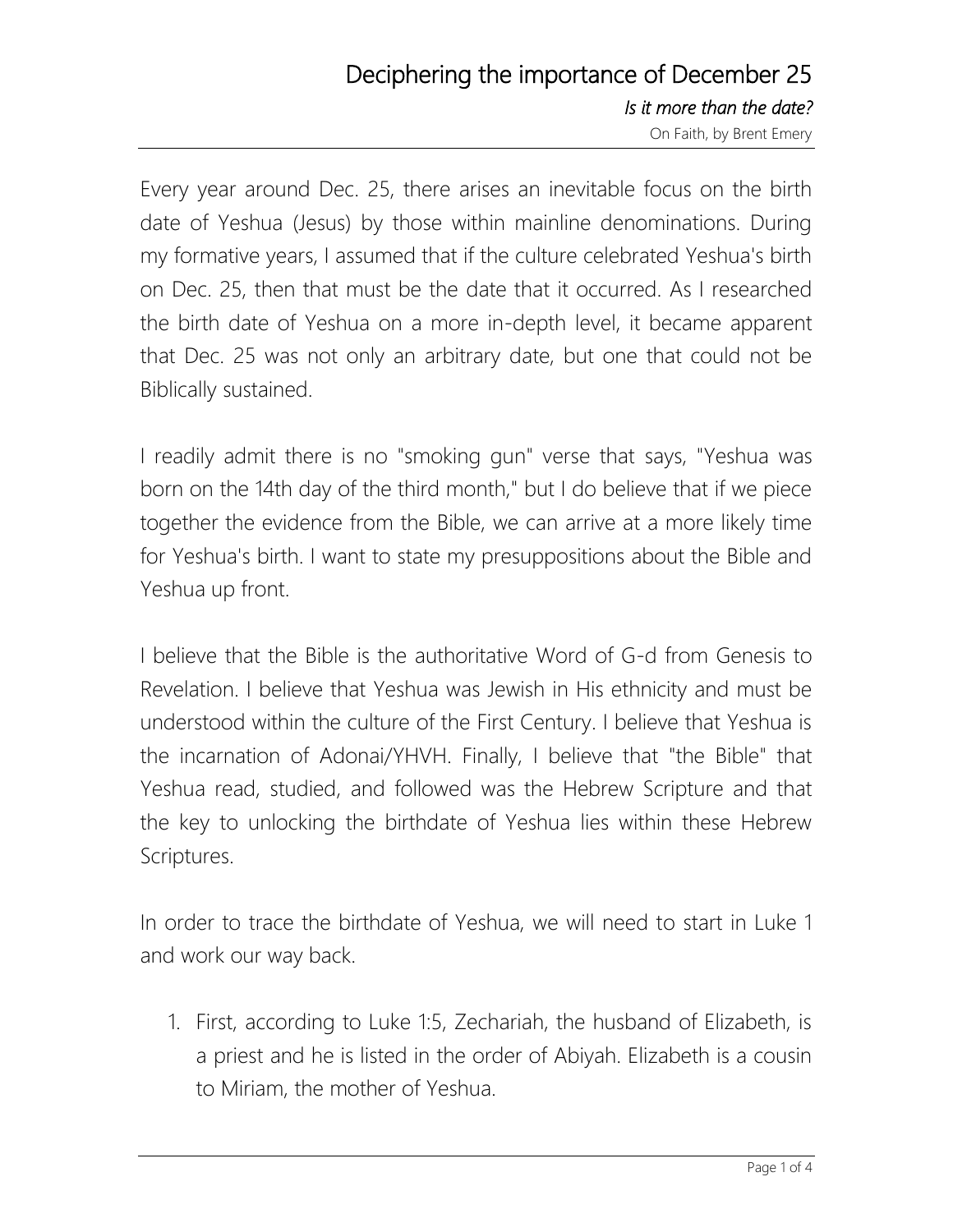- 2. Second, in 1 Chronicles 24:1- 18, King David divides the priestly descendants of Aaron into 24 orders.
- 3. Thirdly, the assignment of the priests is given to them in 1 Chronicles 28:11-13 by King David. Fourth, each priest would serve in Jerusalem for one week according to 1 Chronicles 9:25. Fifth, the week of service in the Temple would start on the Sabbath and end on the following Sabbath according to 2 Chronicles 23:8.
- 4. Lastly, we know that there are three pilgrim "moedim" (feasts) in which every male is required to appear "before the L-rd" (Deut 16:16). These three feasts are Unleavened Bread (Passover), Shavuot (Pentecost) and Sukkot (Booths). For a complete listing of all the Appointed Times, read Leviticus 23.

With the aforementioned texts governing our inquiry, 'we are now ready to find the timing of Yeshua's birth. The Hebrew calendar is lunar-based, with each month having either 29 or 30 days for a total of 51 weeks in a normal year. A leap month (Adar II) is added every second or third year to recalibrate the calendar.

Most likely, the determination of one's order was determined by the casting of lots, although this is speculative. If we take the 24 orders, plus three pilgrim feasts, we have 27 weeks, leaving us with another 24 weeks, in which case each order would serve twice every year. These numbers are confirmed by the Mishnah. We know that the order of Abiyah (Zechariah's order) is the eighth order, according to 1 Chronicles 24.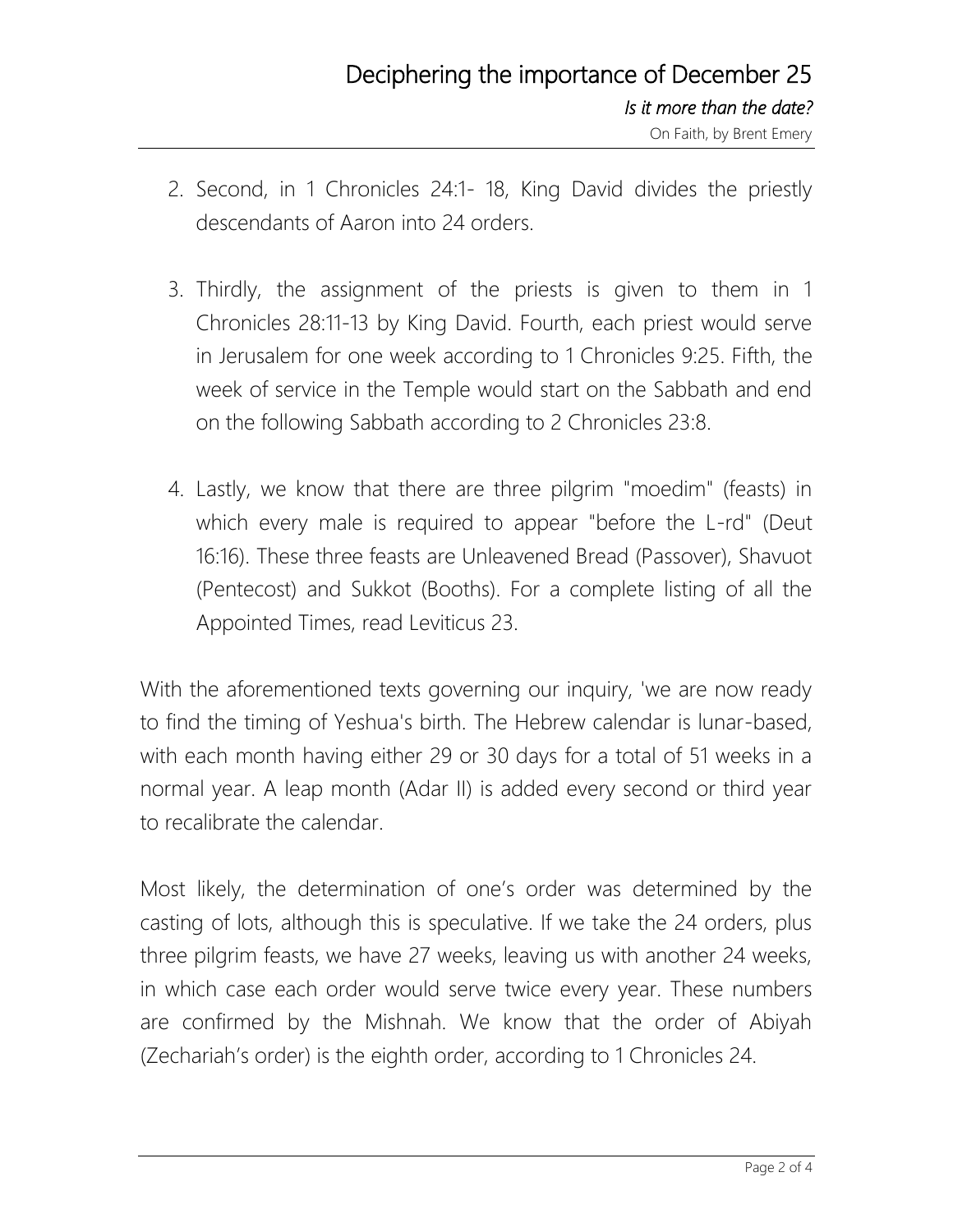Two of the three pilgrim feasts occur before or during the eight weeks and thus the order of Abiyah would not serve until the 10th week.

This timing would mean we are into the second Sabbath of the month Sivan (which would start on the 12th and end on the 18th). We must now return to the book of Luke and focus our attention on chapter one. Verses 23-24 state, "When the time service was complete, he returned home. After this his wife Elizabeth became pregnant and for five months remained in seclusion."

Thus, Elizabeth conceives on the third week of Sivan (between the 19th and the 25th). If we take a standard 40-week pregnancy as the norm, then Yochanan the Immerser (John the Baptizer) would have been born on or about the 15th of Nisan, which coincides with the feast of Passover. Now that we have the date of Yochanan's birth, we can calculate the time of Yeshua's birth.

According to Luke 1:26-33, Miriam visits her cousin Elizabeth in the sixth month of Elizabeth's pregnancy. This text also reveals that Miriam becomes pregnant with Yeshua six months after her cousin Elizabeth. If Yochanan is conceived on Sivan 25, then Yeshua is conceived on Chislev 25.

The 25th of Chislev just happens to be the start of the festival of Hanukkah, which commemorates the rededication of the Temple following the Maccabean Revolt. If we count 40 weeks from Chislev 25, we arrive at Tishri 15 as the day of Yeshua's birth, which just so happens to be the feast of Sukkot (Tabernacles/Booths).